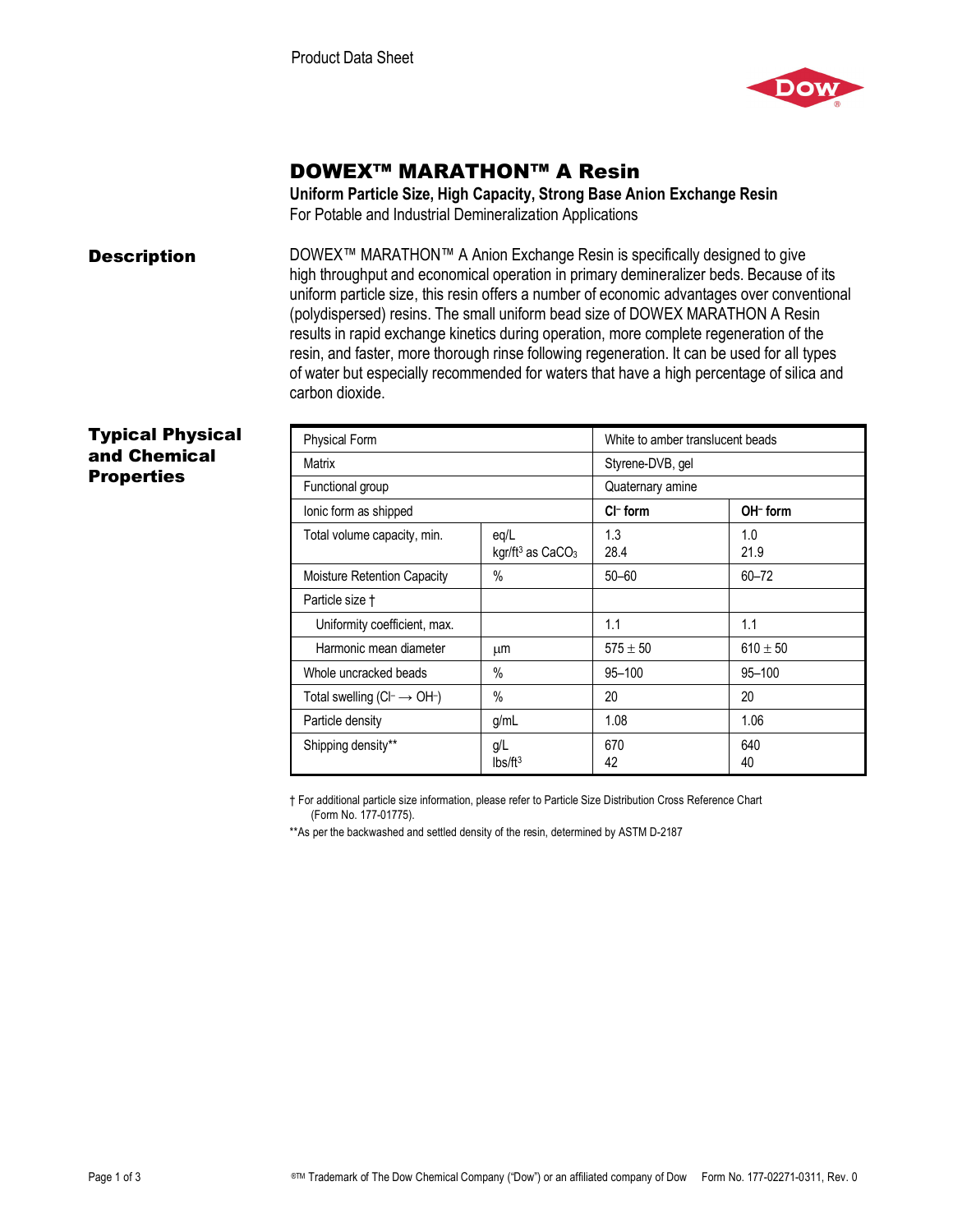| <b>Suggested</b>  | Maximum operating temperature                   |                                                  |
|-------------------|-------------------------------------------------|--------------------------------------------------|
| <b>Operating</b>  | $OH- form$                                      | 60°C (140°F)                                     |
| <b>Conditions</b> | $Cl^-$ form                                     | 100°C (212°C)                                    |
|                   | pH range                                        | $0 - 14$                                         |
|                   | Bed depth, min.                                 | 800 mm (2.6 ft)                                  |
|                   | Flow rates:                                     |                                                  |
|                   | Service/fast rinse                              | 5-60 m/h (2-24 gpm/ft <sup>2</sup> )             |
|                   | Backwash                                        | See Figure 1                                     |
|                   | Co-current regeneration/displacement rinse      | 1-10 m/h $(0.4-4$ gpm/ft <sup>2</sup> )          |
|                   | Counter-current regeneration/displacement rinse | 5-20 m/h (2-8 gpm/ft <sup>2</sup> )              |
|                   | Total rinse requirement                         | $3 - 6$ BV*                                      |
|                   | Regenerant:                                     |                                                  |
|                   | Type                                            | 2-5% NaOH                                        |
|                   | Temperature                                     | Ambient or up to 50°C (122°F) for silica removal |

\*1 BV (Bed Volume) = 1 m<sup>3</sup> solution per m<sup>3</sup> resin or 7.5 gals per f<sup>3</sup> resin

#### **Packaging** 25 liter bags or 5 cubic foot fiber drums

## **Hydraulic** Characteristics

Figure 1 shows the bed expansion of DOWEX™ MARATHON™ A resin as a function of backwash flow rate and water temperature. Figure 2 shows the pressure drop data for DOWEX MARATHON A as a function of service flow rate and water temperature. Pressure drop data are valid at the start of the service run with clear water and a correctly classified bed.

### Figure 1. Backwash Expansion Data Figure 2. Pressure Drop Data



#### For other temperatures use:

 $F_T = F_{77\degree}$  [1+ 0.008 (T<sub>°F</sub> – 77)], where F = gpm/ft<sup>2</sup>  $F_T = F_{25 \text{°C}} [1 + 0.008 (1.8 T_{\text{°C}} - 45)],$  where  $F \equiv m/h$ 



#### For other temperatures use:

 $P_T = P_{20 \text{°C}} / (0.026 T_{\text{°C}} + 0.48)$ , where P = bar/m  $P_T = P_{68\degree}$  /(0.014 T<sub>oF</sub> + 0.05), where P = psi/ft